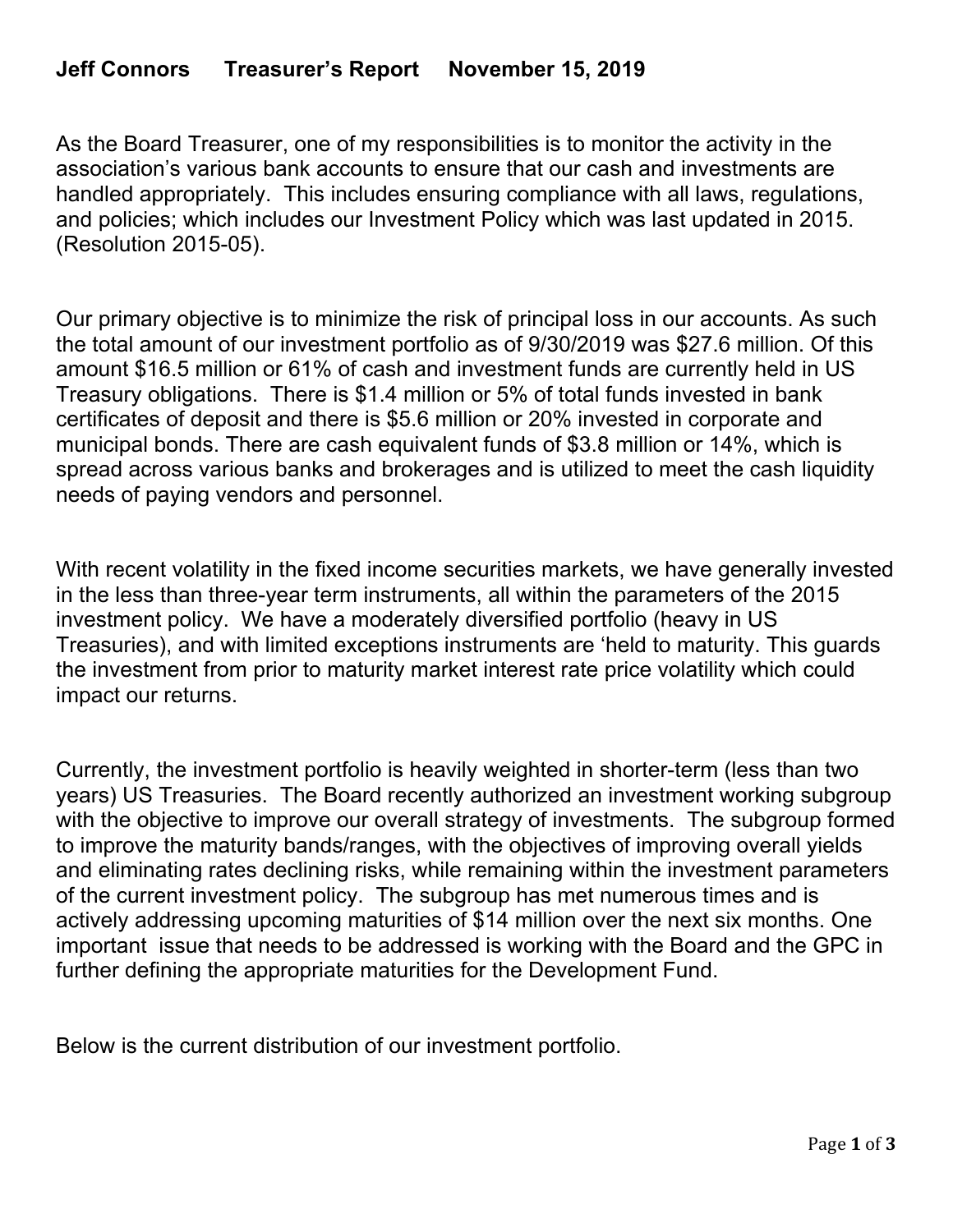|                                 | last year end - audited<br>12/31/2018 | Q1<br>3/31/2019 |            | Q2<br>6/30/2019 | Q <sub>3</sub><br>9/30/2019 |            |       |
|---------------------------------|---------------------------------------|-----------------|------------|-----------------|-----------------------------|------------|-------|
| <b>Consolidated TDA Total</b>   | 24,007,033                            | 100%            | 32,714,206 | 100%            | 30,571,476                  | 27,625,893 | 100%  |
| Cash/Money Market               | 1,786,473                             | 7%              | 2,684,285  | $8\%$           | 3,198,304                   | 3,797,009  | 14%   |
| Certificates of Deposit         | 2,340,160                             | 10%             | 1,629,197  | 5%              | 1,629,197                   | 1,379,197  | $5\%$ |
| US Treasuries/GovOblig          | 13,681,624                            | 57%             | 22,192,602 | 68%             | 19,541,778                  | 16,549,443 | 60%   |
| Bonds, Corporate                | 3,552,534                             | 15%             | 3,558,330  | 11%             | 3,533,936                   | 3,231,195  | 12%   |
| Bonds, Municipal                | 2,308,627                             | 10%             | 2,311,388  | 7%              | 2,329,109                   | 2,329,109  | $8\%$ |
| Restricted Other                | 337,615                               | $1\%$           | 338,405    | $1\%$           | 339,152                     | 339,941    | $1\%$ |
| <b>Operating Fund</b>           | 5,956,913                             | 100%            | 9,970,547  | 100%            | 7,728,336                   | 5,845,718  | 100%  |
| <b>Replacement Reserve Fund</b> | 11,879,903                            | 100%            | 14,801,083 | 100%            | 14,861,397                  | 13,745,732 | 100%  |
| <b>Development Fund</b>         | 5,991,735                             | 100%            | 7,568,332  | 100%            | 7,606,619                   | 7,656,902  | 100%  |
| <b>New Equipment Fund</b>       | 178,482                               | 100%            | 374,244    | 100%            | 375,124                     | 377,542    | 100%  |

|                                     | Yield           | ALL FUNDS - Maturity Values by # of Months from 09/30/2019 |                          |                          |                          |           |           |                          |           |           | <b>TOTAL</b>             |            |
|-------------------------------------|-----------------|------------------------------------------------------------|--------------------------|--------------------------|--------------------------|-----------|-----------|--------------------------|-----------|-----------|--------------------------|------------|
|                                     | To              |                                                            | $\overline{2}$           | 3                        | $4 - 6$                  | 7 - 12    | $13 - 24$ | $25 - 36$                | $37 - 48$ | $49 - 60$ | $60 - 72$                | $1 - 72$   |
| <b>Investment Description</b>       | <b>Maturity</b> |                                                            |                          |                          |                          |           |           |                          |           |           |                          |            |
|                                     | wgt avgs        |                                                            |                          |                          |                          |           |           |                          |           |           |                          |            |
| cash and money market funds         | 0.5%            | 2,911,560                                                  |                          | $\overline{\phantom{a}}$ |                          |           | $\sim$    |                          |           |           | $\overline{\phantom{a}}$ | 2,911,560  |
| <b>US Treasuries</b>                | 1.9%            | 5,100,000                                                  | 1.400.000                | 2,500,000                | 4,200,000                | 3,500,000 | $\sim$    | $\overline{\phantom{a}}$ |           |           | $\overline{\phantom{a}}$ | 16,700,000 |
| <b>Bank Certificates of Deposit</b> | 2.0%            | -                                                          | 250.000                  | $\overline{\phantom{a}}$ | $\overline{\phantom{a}}$ | 383.166   | ۰         | 750.000                  |           |           | $\overline{\phantom{a}}$ | 1,383,166  |
| <b>Municipal Bonds</b>              | 2.4%            | $\sim$                                                     | $\overline{\phantom{a}}$ | $\overline{\phantom{a}}$ | ٠                        | 225,000   | 410,000   | 735.000                  | 655,000   | 135,000   | $\overline{\phantom{a}}$ | 2,160,000  |
| Corporate Bonds                     | 2.8%            | $\overline{\phantom{a}}$                                   | $\overline{\phantom{a}}$ | $\overline{\phantom{a}}$ | 281,000                  | 500,000   | 608,000   | 437.000                  | 956,000   | 415,000   | 30,000                   | 3,227,000  |
|                                     | 1.9%            | 8,011,560                                                  | 1,650,000                | 2,500,000                | 4,481,000                | 4,608,166 | 1,018,000 | 1,922,000                | 1,611,000 | 550,000   | 30,000                   | 26,381,726 |
| <b>WghtAvg Maturity in Months</b>   | 11.6            | 30%                                                        | 6%                       | 9%                       | 17%                      | 17%       | 4%        | 7%                       | 6%        | 2%        | 0%                       | 100%       |
| Wght Avg Yield by Maturity Range    | 1.9%            | 1.3%                                                       | 2.4%                     | 1.8%                     | 2.0%                     | 1.9%      | 2.4%      | 2.3%                     | 2.9%      | 3.0%      | 2.6%                     |            |

Note1 ‐ Operating Cash Accounts excluded from this Maturities Report

Note2 ‐ cash funds in investment accounts vary in part to near end of month maturies, as well as, upcoming transfers Out for working capital needs.

The consolidated cash and investments balance as of 12/31/2018 (audited) was \$24.0 million and the current cash and investments balance as of 9/30/2019 was \$27.6 million.

 A basic reconciliation of cash flow shows the following changes (\$thousands) for the nine months ending YTD 9/30/2019:

 8,994 Annual Assessment cash flow in 2019 (3,026) Operating Fund, Net Operating Result Loss **Capital Funds Expenditures**  595 Decrease in current assets (203) Decrease in current liabilities 32 All other cash flow changes \$3,619 Net Cash/Investments change YTD